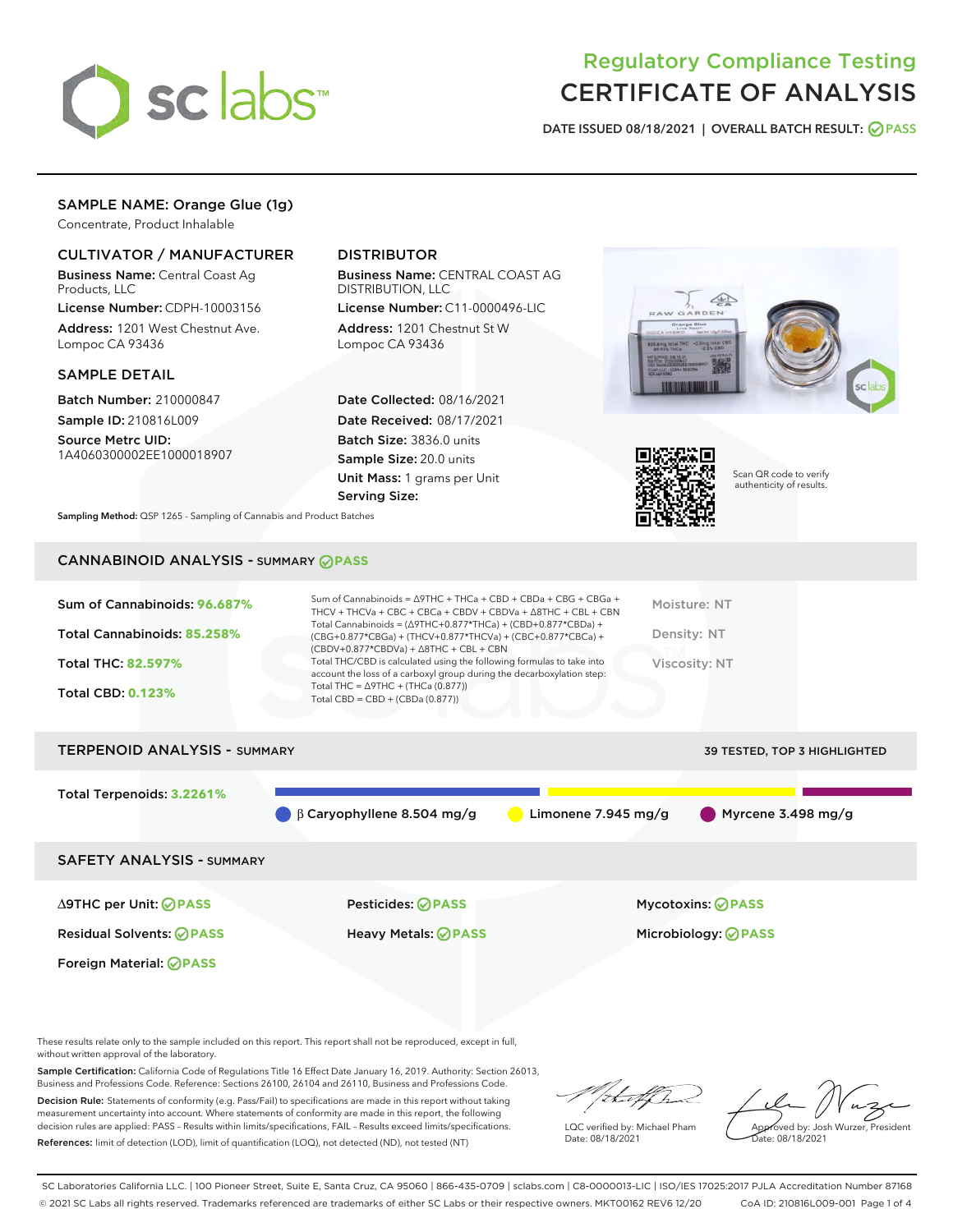



ORANGE GLUE (1G) | DATE ISSUED 08/18/2021 | OVERALL BATCH RESULT:  $\bigcirc$  PASS

## CANNABINOID TEST RESULTS - 08/18/2021 2 PASS

Tested by high-performance liquid chromatography with diode-array detection (HPLC-DAD). **Method:** QSP 1157 - Analysis of Cannabinoids by HPLC-DAD

#### TOTAL CANNABINOIDS: **85.258%**

Total Cannabinoids (Total THC) + (Total CBD) + (Total CBG) + (Total THCV) + (Total CBC) + (Total CBDV) + ∆8THC + CBL + CBN

TOTAL THC: **82.597%** Total THC (∆9THC+0.877\*THCa)

TOTAL CBD: **0.123%**

Total CBD (CBD+0.877\*CBDa)

TOTAL CBG: 1.4% Total CBG (CBG+0.877\*CBGa)

TOTAL THCV: 0.545% Total THCV (THCV+0.877\*THCVa)

TOTAL CBC: 0.593% Total CBC (CBC+0.877\*CBCa)

TOTAL CBDV: ND Total CBDV (CBDV+0.877\*CBDVa)

| <b>COMPOUND</b>            | LOD/LOQ<br>(mg/g) | <b>MEASUREMENT</b><br><b>UNCERTAINTY</b><br>(mg/g) | <b>RESULT</b><br>(mg/g) | <b>RESULT</b><br>(%) |
|----------------------------|-------------------|----------------------------------------------------|-------------------------|----------------------|
| <b>THCa</b>                | 0.05/0.14         | ±23.194                                            | 902.49                  | 90.249               |
| <b>A9THC</b>               | 0.06 / 0.26       | ±1.186                                             | 34.49                   | 3.449                |
| <b>CBGa</b>                | 0.1 / 0.2         | ±0.68                                              | 13.1                    | 1.31                 |
| <b>THCVa</b>               | 0.07/0.20         | ±0.297                                             | 6.22                    | 0.622                |
| <b>CBCa</b>                | 0.07/0.28         | ±0.297                                             | 6.08                    | 0.608                |
| <b>CBG</b>                 | 0.06/0.19         | ±0.098                                             | 2.49                    | 0.249                |
| <b>CBDa</b>                | 0.02/0.19         | ±0.041                                             | 1.40                    | 0.140                |
| <b>CBC</b>                 | 0.2 / 0.5         | ±0.02                                              | 0.6                     | 0.06                 |
| $\triangle$ 8THC           | 0.1 / 0.4         | N/A                                                | <b>ND</b>               | <b>ND</b>            |
| <b>THCV</b>                | 0.1/0.2           | N/A                                                | <b>ND</b>               | <b>ND</b>            |
| <b>CBD</b>                 | 0.07/0.29         | N/A                                                | <b>ND</b>               | <b>ND</b>            |
| <b>CBDV</b>                | 0.04/0.15         | N/A                                                | <b>ND</b>               | <b>ND</b>            |
| <b>CBDVa</b>               | 0.03/0.53         | N/A                                                | <b>ND</b>               | <b>ND</b>            |
| <b>CBL</b>                 | 0.06 / 0.24       | N/A                                                | <b>ND</b>               | <b>ND</b>            |
| <b>CBN</b>                 | 0.1/0.3           | N/A                                                | <b>ND</b>               | <b>ND</b>            |
| <b>SUM OF CANNABINOIDS</b> |                   |                                                    | 966.87 mg/g             | 96.687%              |

#### **UNIT MASS: 1 grams per Unit**

| ∆9THC per Unit                        | 1120 per-package limit                                                                    | 34.49 mg/unit<br><b>PASS</b> |  |  |  |  |
|---------------------------------------|-------------------------------------------------------------------------------------------|------------------------------|--|--|--|--|
| <b>Total THC per Unit</b>             |                                                                                           | 825.97 mg/unit               |  |  |  |  |
| <b>CBD per Unit</b>                   |                                                                                           | <b>ND</b>                    |  |  |  |  |
| <b>Total CBD per Unit</b>             |                                                                                           | $1.23$ mg/unit               |  |  |  |  |
| Sum of Cannabinoids<br>per Unit       |                                                                                           | 966.87 mg/unit               |  |  |  |  |
| <b>Total Cannabinoids</b><br>per Unit |                                                                                           | 852.58 mg/unit               |  |  |  |  |
|                                       | <b>MOISTURE TEST RESULT</b><br><b>VISCOSITY TEST RESULT</b><br><b>DENSITY TEST RESULT</b> |                              |  |  |  |  |

Not Tested

Not Tested

Not Tested

TERPENOID TEST RESULTS - 08/18/2021

Terpene analysis utilizing gas chromatography-flame ionization detection (GC-FID). **Method:** QSP 1192 - Analysis of Terpenoids by GC-FID

| <b>COMPOUND</b>         | LOD/LOQ<br>(mg/g) | <b>MEASUREMENT</b><br><b>UNCERTAINTY</b><br>(mq/q) | <b>RESULT</b><br>(mg/g)                         | <b>RESULT</b><br>$(\%)$ |
|-------------------------|-------------------|----------------------------------------------------|-------------------------------------------------|-------------------------|
| $\beta$ Caryophyllene   | 0.004 / 0.012     | ±0.3027                                            | 8.504                                           | 0.8504                  |
| Limonene                | 0.005 / 0.016     | ±0.1136                                            | 7.945                                           | 0.7945                  |
| <b>Myrcene</b>          | 0.008 / 0.025     | ±0.0451                                            | 3.498                                           | 0.3498                  |
| $\alpha$ Humulene       | 0.009/0.029       | ±0.0850                                            | 2.648                                           | 0.2648                  |
| Linalool                | 0.009 / 0.032     | ±0.0917                                            | 2.413                                           | 0.2413                  |
| trans-β-Farnesene       | 0.008 / 0.025     | ±0.0355                                            | 1.001                                           | 0.1001                  |
| $\alpha$ Bisabolol      | 0.008 / 0.026     | ±0.0493                                            | 0.924                                           | 0.0924                  |
| $\beta$ Pinene          | 0.004 / 0.014     | ±0.0096                                            | 0.834                                           | 0.0834                  |
| Terpineol               | 0.016 / 0.055     | ±0.0484                                            | 0.789                                           | 0.0789                  |
| Fenchol                 | 0.010 / 0.034     | ±0.0305                                            | 0.788                                           | 0.0788                  |
| <b>Terpinolene</b>      | 0.008 / 0.026     | ±0.0139                                            | 0.678                                           | 0.0678                  |
| $\alpha$ Pinene         | 0.005 / 0.017     | ±0.0050                                            | 0.579                                           | 0.0579                  |
| <b>Nerolidol</b>        | 0.009 / 0.028     | ±0.0259                                            | 0.411                                           | 0.0411                  |
| Caryophyllene<br>Oxide  | 0.010 / 0.033     | ±0.0110                                            | 0.239                                           | 0.0239                  |
| <b>Borneol</b>          | 0.005 / 0.016     | ±0.0092                                            | 0.218                                           | 0.0218                  |
| Ocimene                 | 0.011 / 0.038     | ±0.0065                                            | 0.204                                           | 0.0204                  |
| Guaiol                  | 0.009 / 0.030     | ±0.0067                                            | 0.141                                           | 0.0141                  |
| Valencene               | 0.009 / 0.030     | ±0.0092                                            | 0.133                                           | 0.0133                  |
| Camphene                | 0.005 / 0.015     | ±0.0013                                            | 0.109                                           | 0.0109                  |
| Fenchone                | 0.009 / 0.028     | ±0.0022                                            | 0.076                                           | 0.0076                  |
| Geraniol                | 0.002 / 0.007     | ±0.0021                                            | 0.048                                           | 0.0048                  |
| Sabinene Hydrate        | 0.006 / 0.022     | ±0.0011                                            | 0.029                                           | 0.0029                  |
| $\gamma$ Terpinene      | 0.006 / 0.018     | ±0.0004                                            | 0.025                                           | 0.0025                  |
| Nerol                   | 0.003 / 0.011     | ±0.0007                                            | 0.016                                           | 0.0016                  |
| Citronellol             | 0.003 / 0.010     | ±0.0005                                            | 0.011                                           | 0.0011                  |
| $\alpha$ Phellandrene   | 0.006 / 0.020     | N/A                                                | <loq< th=""><th><loq< th=""></loq<></th></loq<> | <loq< th=""></loq<>     |
| 3 Carene                | 0.005 / 0.018     | N/A                                                | <loq< th=""><th><loq< th=""></loq<></th></loq<> | <loq< th=""></loq<>     |
| $\alpha$ Terpinene      | 0.005 / 0.017     | N/A                                                | <loq< th=""><th><loq< th=""></loq<></th></loq<> | <loq< th=""></loq<>     |
| Sabinene                | 0.004 / 0.014     | N/A                                                | <b>ND</b>                                       | <b>ND</b>               |
| p-Cymene                | 0.005 / 0.016     | N/A                                                | <b>ND</b>                                       | ND                      |
| Eucalyptol              | 0.006 / 0.018     | N/A                                                | ND                                              | ND                      |
| (-)-Isopulegol          | 0.005 / 0.016     | N/A                                                | ND                                              | <b>ND</b>               |
| Camphor                 | 0.006 / 0.019     | N/A                                                | ND                                              | <b>ND</b>               |
| Isoborneol              | 0.004 / 0.012     | N/A                                                | ND                                              | <b>ND</b>               |
| Menthol                 | 0.008 / 0.025     | N/A                                                | ND                                              | <b>ND</b>               |
| R-(+)-Pulegone          | 0.003 / 0.011     | N/A                                                | ND                                              | ND                      |
| <b>Geranyl Acetate</b>  | 0.004 / 0.014     | N/A                                                | ND                                              | ND                      |
| $\alpha$ Cedrene        | 0.005 / 0.016     | N/A                                                | ND                                              | <b>ND</b>               |
| Cedrol                  | 0.008 / 0.027     | N/A                                                | ND                                              | ND                      |
| <b>TOTAL TERPENOIDS</b> |                   |                                                    | 32.261 mg/g                                     | 3.2261%                 |

SC Laboratories California LLC. | 100 Pioneer Street, Suite E, Santa Cruz, CA 95060 | 866-435-0709 | sclabs.com | C8-0000013-LIC | ISO/IES 17025:2017 PJLA Accreditation Number 87168 © 2021 SC Labs all rights reserved. Trademarks referenced are trademarks of either SC Labs or their respective owners. MKT00162 REV6 12/20 CoA ID: 210816L009-001 Page 2 of 4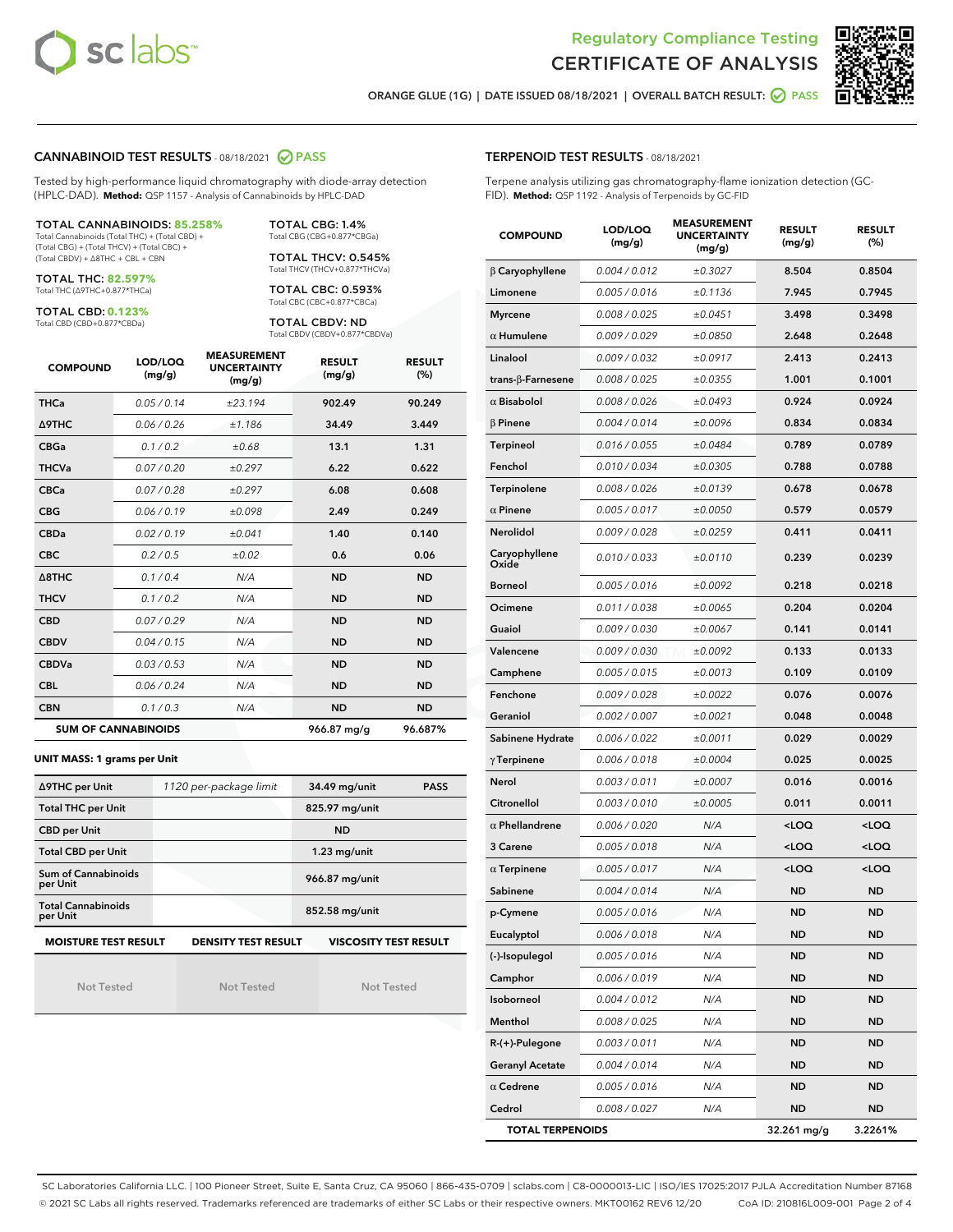



ORANGE GLUE (1G) | DATE ISSUED 08/18/2021 | OVERALL BATCH RESULT: O PASS

## CATEGORY 1 PESTICIDE TEST RESULTS - 08/18/2021 2 PASS

Pesticide and plant growth regulator analysis utilizing high-performance liquid chromatography-mass spectrometry (HPLC-MS) or gas chromatography-mass spectrometry (GC-MS). \*GC-MS utilized where indicated. **Method:** QSP 1212 - Analysis of Pesticides and Mycotoxins by LC-MS or QSP 1213 - Analysis of Pesticides by GC-MS

| <b>COMPOUND</b>             | LOD/LOQ<br>$(\mu g/g)$ | <b>ACTION</b><br><b>LIMIT</b><br>$(\mu g/g)$ | <b>MEASUREMENT</b><br><b>UNCERTAINTY</b><br>$(\mu g/g)$ | <b>RESULT</b><br>$(\mu g/g)$ | <b>RESULT</b> |
|-----------------------------|------------------------|----------------------------------------------|---------------------------------------------------------|------------------------------|---------------|
| Aldicarb                    | 0.03 / 0.08            | $\ge$ LOD                                    | N/A                                                     | <b>ND</b>                    | <b>PASS</b>   |
| Carbofuran                  | 0.02 / 0.05            | $\ge$ LOD                                    | N/A                                                     | <b>ND</b>                    | <b>PASS</b>   |
| Chlordane*                  | 0.03 / 0.08            | $\ge$ LOD                                    | N/A                                                     | <b>ND</b>                    | <b>PASS</b>   |
| Chlorfenapyr*               | 0.03/0.10              | $\ge$ LOD                                    | N/A                                                     | <b>ND</b>                    | <b>PASS</b>   |
| Chlorpyrifos                | 0.02 / 0.06            | $\ge$ LOD                                    | N/A                                                     | <b>ND</b>                    | <b>PASS</b>   |
| Coumaphos                   | 0.02 / 0.07            | $\ge$ LOD                                    | N/A                                                     | <b>ND</b>                    | <b>PASS</b>   |
| Daminozide                  | 0.02 / 0.07            | $\ge$ LOD                                    | N/A                                                     | <b>ND</b>                    | <b>PASS</b>   |
| <b>DDVP</b><br>(Dichlorvos) | 0.03/0.09              | $>$ LOD                                      | N/A                                                     | <b>ND</b>                    | <b>PASS</b>   |
| Dimethoate                  | 0.03 / 0.08            | $\ge$ LOD                                    | N/A                                                     | <b>ND</b>                    | <b>PASS</b>   |
| Ethoprop(hos)               | 0.03/0.10              | $>$ LOD                                      | N/A                                                     | <b>ND</b>                    | <b>PASS</b>   |
| Etofenprox                  | 0.02 / 0.06            | $\ge$ LOD                                    | N/A                                                     | <b>ND</b>                    | <b>PASS</b>   |
| Fenoxycarb                  | 0.03 / 0.08            | $\ge$ LOD                                    | N/A                                                     | <b>ND</b>                    | <b>PASS</b>   |
| Fipronil                    | 0.03/0.08              | $\ge$ LOD                                    | N/A                                                     | <b>ND</b>                    | <b>PASS</b>   |
| Imazalil                    | 0.02 / 0.06            | $\geq$ LOD                                   | N/A                                                     | <b>ND</b>                    | <b>PASS</b>   |
| <b>Methiocarb</b>           | 0.02 / 0.07            | $\ge$ LOD                                    | N/A                                                     | <b>ND</b>                    | <b>PASS</b>   |
| Methyl<br>parathion         | 0.03/0.10              | $\ge$ LOD                                    | N/A                                                     | <b>ND</b>                    | <b>PASS</b>   |
| <b>Mevinphos</b>            | 0.03/0.09              | $\ge$ LOD                                    | N/A                                                     | <b>ND</b>                    | <b>PASS</b>   |
| Paclobutrazol               | 0.02 / 0.05            | $>$ LOD                                      | N/A                                                     | <b>ND</b>                    | <b>PASS</b>   |
| Propoxur                    | 0.03 / 0.09            | $\ge$ LOD                                    | N/A                                                     | <b>ND</b>                    | <b>PASS</b>   |
| Spiroxamine                 | 0.03 / 0.08            | $\ge$ LOD                                    | N/A                                                     | <b>ND</b>                    | <b>PASS</b>   |
| Thiacloprid                 | 0.03/0.10              | $\ge$ LOD                                    | N/A                                                     | <b>ND</b>                    | <b>PASS</b>   |

#### CATEGORY 2 PESTICIDE TEST RESULTS - 08/18/2021 @ PASS

| <b>COMPOUND</b>          | LOD/LOQ<br>$(\mu g/g)$ | <b>ACTION</b><br><b>LIMIT</b><br>$(\mu g/g)$ | <b>MEASUREMENT</b><br><b>UNCERTAINTY</b><br>$(\mu g/g)$ | <b>RESULT</b><br>$(\mu g/g)$ | <b>RESULT</b> |
|--------------------------|------------------------|----------------------------------------------|---------------------------------------------------------|------------------------------|---------------|
| Abamectin                | 0.03/0.10              | 0.1                                          | N/A                                                     | <b>ND</b>                    | <b>PASS</b>   |
| Acephate                 | 0.02/0.07              | 0.1                                          | N/A                                                     | <b>ND</b>                    | <b>PASS</b>   |
| Acequinocyl              | 0.02/0.07              | 0.1                                          | N/A                                                     | <b>ND</b>                    | <b>PASS</b>   |
| Acetamiprid              | 0.02/0.05              | 0.1                                          | N/A                                                     | <b>ND</b>                    | <b>PASS</b>   |
| Azoxystrobin             | 0.02/0.07              | 0.1                                          | N/A                                                     | <b>ND</b>                    | <b>PASS</b>   |
| <b>Bifenazate</b>        | 0.01/0.04              | 0.1                                          | N/A                                                     | <b>ND</b>                    | <b>PASS</b>   |
| <b>Bifenthrin</b>        | 0.02 / 0.05            | 3                                            | N/A                                                     | <b>ND</b>                    | <b>PASS</b>   |
| <b>Boscalid</b>          | 0.03/0.09              | 0.1                                          | N/A                                                     | <b>ND</b>                    | <b>PASS</b>   |
| Captan                   | 0.19/0.57              | 0.7                                          | N/A                                                     | <b>ND</b>                    | <b>PASS</b>   |
| Carbaryl                 | 0.02/0.06              | 0.5                                          | N/A                                                     | <b>ND</b>                    | <b>PASS</b>   |
| Chlorantranilip-<br>role | 0.04/0.12              | 10                                           | N/A                                                     | <b>ND</b>                    | <b>PASS</b>   |
| Clofentezine             | 0.03/0.09              | 0.1                                          | N/A                                                     | <b>ND</b>                    | <b>PASS</b>   |

| <b>CATEGORY 2 PESTICIDE TEST RESULTS</b> - 08/18/2021 continued |  |
|-----------------------------------------------------------------|--|
|                                                                 |  |

| <b>COMPOUND</b>               | LOD/LOQ<br>(µg/g) | <b>ACTION</b><br><b>LIMIT</b><br>$(\mu g/g)$ | <b>MEASUREMENT</b><br><b>UNCERTAINTY</b><br>$(\mu g/g)$ | <b>RESULT</b><br>(µg/g) | <b>RESULT</b> |
|-------------------------------|-------------------|----------------------------------------------|---------------------------------------------------------|-------------------------|---------------|
| Cyfluthrin                    | 0.12 / 0.38       | $\overline{c}$                               | N/A                                                     | <b>ND</b>               | <b>PASS</b>   |
| Cypermethrin                  | 0.11 / 0.32       | $\mathbf{1}$                                 | N/A                                                     | <b>ND</b>               | <b>PASS</b>   |
| <b>Diazinon</b>               | 0.02 / 0.05       | 0.1                                          | N/A                                                     | <b>ND</b>               | <b>PASS</b>   |
| Dimethomorph                  | 0.03 / 0.09       | $\overline{c}$                               | N/A                                                     | <b>ND</b>               | <b>PASS</b>   |
| Etoxazole                     | 0.02 / 0.06       | 0.1                                          | N/A                                                     | <b>ND</b>               | <b>PASS</b>   |
| Fenhexamid                    | 0.03 / 0.09       | 0.1                                          | N/A                                                     | <b>ND</b>               | <b>PASS</b>   |
| Fenpyroximate                 | 0.02 / 0.06       | 0.1                                          | N/A                                                     | <b>ND</b>               | <b>PASS</b>   |
| Flonicamid                    | 0.03 / 0.10       | 0.1                                          | N/A                                                     | <b>ND</b>               | <b>PASS</b>   |
| Fludioxonil                   | 0.03 / 0.10       | 0.1                                          | N/A                                                     | <b>ND</b>               | <b>PASS</b>   |
| Hexythiazox                   | 0.02 / 0.07       | 0.1                                          | N/A                                                     | <b>ND</b>               | <b>PASS</b>   |
| Imidacloprid                  | 0.04 / 0.11       | 5                                            | N/A                                                     | <b>ND</b>               | <b>PASS</b>   |
| Kresoxim-methyl               | 0.02 / 0.07       | 0.1                                          | N/A                                                     | <b>ND</b>               | <b>PASS</b>   |
| Malathion                     | 0.03 / 0.09       | 0.5                                          | N/A                                                     | <b>ND</b>               | <b>PASS</b>   |
| Metalaxyl                     | 0.02 / 0.07       | $\overline{2}$                               | N/A                                                     | <b>ND</b>               | <b>PASS</b>   |
| Methomyl                      | 0.03 / 0.10       | 1                                            | N/A                                                     | <b>ND</b>               | <b>PASS</b>   |
| Myclobutanil                  | 0.03 / 0.09       | 0.1                                          | N/A                                                     | <b>ND</b>               | <b>PASS</b>   |
| Naled                         | 0.02 / 0.07       | 0.1                                          | N/A                                                     | <b>ND</b>               | <b>PASS</b>   |
| Oxamyl                        | 0.04 / 0.11       | 0.5                                          | N/A                                                     | <b>ND</b>               | <b>PASS</b>   |
| Pentachloronitro-<br>benzene* | 0.03 / 0.09       | 0.1                                          | N/A                                                     | <b>ND</b>               | <b>PASS</b>   |
| Permethrin                    | 0.04 / 0.12       | 0.5                                          | N/A                                                     | <b>ND</b>               | <b>PASS</b>   |
| Phosmet                       | 0.03 / 0.10       | 0.1                                          | N/A                                                     | <b>ND</b>               | <b>PASS</b>   |
| Piperonylbu-<br>toxide        | 0.02 / 0.07       | 3                                            | N/A                                                     | <b>ND</b>               | <b>PASS</b>   |
| Prallethrin                   | 0.03 / 0.08       | 0.1                                          | N/A                                                     | <b>ND</b>               | <b>PASS</b>   |
| Propiconazole                 | 0.02 / 0.07       | 0.1                                          | N/A                                                     | <b>ND</b>               | <b>PASS</b>   |
| Pyrethrins                    | 0.04 / 0.12       | 0.5                                          | N/A                                                     | <b>ND</b>               | <b>PASS</b>   |
| Pyridaben                     | 0.02 / 0.07       | 0.1                                          | N/A                                                     | <b>ND</b>               | <b>PASS</b>   |
| Spinetoram                    | 0.02 / 0.07       | 0.1                                          | N/A                                                     | <b>ND</b>               | <b>PASS</b>   |
| Spinosad                      | 0.02 / 0.07       | 0.1                                          | N/A                                                     | ND                      | <b>PASS</b>   |
| Spiromesifen                  | 0.02 / 0.05       | 0.1                                          | N/A                                                     | <b>ND</b>               | <b>PASS</b>   |
| Spirotetramat                 | 0.02 / 0.06       | 0.1                                          | N/A                                                     | <b>ND</b>               | <b>PASS</b>   |
| Tebuconazole                  | 0.02 / 0.07       | 0.1                                          | N/A                                                     | <b>ND</b>               | <b>PASS</b>   |
| Thiamethoxam                  | 0.03 / 0.10       | 5                                            | N/A                                                     | <b>ND</b>               | <b>PASS</b>   |
| Trifloxystrobin               | 0.03 / 0.08       | 0.1                                          | N/A                                                     | ND                      | <b>PASS</b>   |

SC Laboratories California LLC. | 100 Pioneer Street, Suite E, Santa Cruz, CA 95060 | 866-435-0709 | sclabs.com | C8-0000013-LIC | ISO/IES 17025:2017 PJLA Accreditation Number 87168 © 2021 SC Labs all rights reserved. Trademarks referenced are trademarks of either SC Labs or their respective owners. MKT00162 REV6 12/20 CoA ID: 210816L009-001 Page 3 of 4